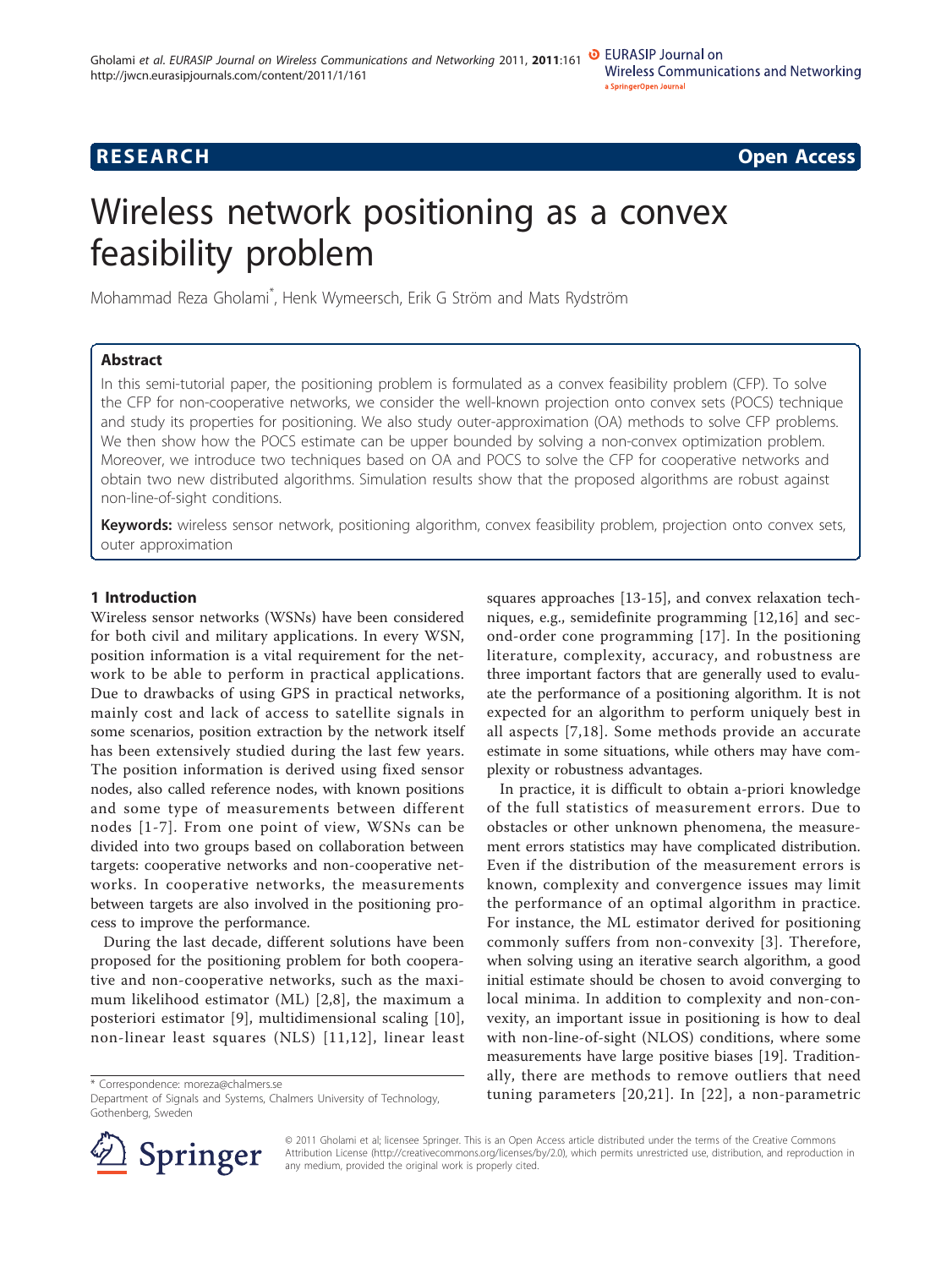method based on hypothesis testing was proposed for positioning under LOS/NLOS conditions. In spite of the good performance, the proposed method seems to have limitations for implementation in a large network, mainly due to the complexity. For a good survey on outlier detection techniques for WSNs, see [\[23](#page-13-0)]. A different approach was considered in [\[24](#page-13-0)] where the authors formulated the positioning problem as a convex feasibility problem (CFP) and applied the well-known successive projection onto convex sets (POCS) approach to solve the positioning problem. This method turns out to be robust to NLOS conditions. POCS was previously studied for the CFP [[25,26](#page-13-0)] and has found applications in several research fields [[27,28\]](#page-13-0). For non-cooperative positioning with positively biased range measurements, POCS converges to a point in the convex feasible set (i. e., the intersection of a number of discs). When measurements are not positively biased, the feasible set can be empty, in which case POCS, using suitable relaxations, converges to a point that minimizes the sum of squared distances to a number of discs. In the positioning literature, POCS was studied with distance estimates [[29\]](#page-13-0) and proximity [\[30\]](#page-13-0). Although POCS is a reliable algorithm for the positioning problem, its estimate might not be accurate enough to use for locating a target, especially when a target lies outside the convex hull of reference nodes. Therefore, POCS can be considered a pre-processing method that gives a reliable coarse estimate. Model-based algorithms such as ML or NLS can be initialized with POCS to improve the accuracy of estimation. The performance of POCS evaluated through practical data in [\[18,19](#page-13-0)] confirms these theoretical claims.

In this semi-tutorial paper, we study the application of POCS to the positioning problem for both non-cooperative and cooperative networks. By relaxing the robustness of POCS, we can derive variations of POCS that are more accurate under certain conditions. For the scenario of positively biased range estimates, we show how the estimation error of POCS can be upper-bounded by solving a non-convex optimization problem. We also formulate a version of POCS for cooperative networks as well as an error-bounding algorithm. Moreover, we study a method based on outer approximation (OA) to solve the positioning problem for positive measurement errors and propose a new OA method for cooperative networks positioning. We also propose to combine constraints derived in OA with NLS that yields a new constrained NLS. The feasibility problem that we introduce in cooperative positioning has not been tackled in the literature previously. Computer simulations are used to evaluate the performance of different methods and to study the advantages and disadvantages of POCS as well as OA.

The rest of this paper is organized as follows. In Section 2, the system model is introduced, and Section 3 discusses positioning using NLS. In Section 4, the positioning problem is interpreted as a convex feasibility problem, and consequently, POCS and OA are formulated for non-cooperative networks. Several extensions of POCS as well as an upper bound on the estimation error are introduced for non-cooperative networks. In the sequel of this section, a version of POCS and outerapproximation approach are formulated for cooperative networks. The simulation results are discussed in Section 5, followed by conclusions.

# 2 System model

Throughout this paper, we use a unified model for both cooperative and non-cooperative networks. Let us consider a two-dimensional network with  $N + M$  sensor nodes. Suppose that M targets are placed at positions  $z_i$  $\in \mathbb{R}^2$ ,  $i = 1,..., M$ , and the remaining N reference nodes<br>are located at known positions  $z_i \in \mathbb{R}^2$ ,  $i = M + 1$ are located at known positions  $z_j \in \mathbb{R}^2$ ,  $j = M + 1,..., N$ <br>+ M Every target can communicate with nearby refer-+ M. Every target can communicate with nearby reference nodes and also with other targets. Let us define *A<sup>i</sup>*  $= \{j \}$  reference node *j* can communicate with target *i*} and  $B_i = \{j | j \neq i\}$ , target j can communicate with target i} as the sets of all reference nodes and targets that can communicate with target i. For non-cooperative networks, we set  $B_i = \emptyset$ .

Suppose that sensor nodes are able to estimate distances to other nodes with which they communicate, giving rise to the following observation:

$$
d_{ij} = d_{ij} + \varepsilon_{ij}, \quad j \in \mathcal{A}_i \cup \mathcal{B}_i, \quad i = 1, ..., M,
$$
 (1)

where  $d_{ij} = ||\mathbf{z}_i - \mathbf{z}_j||$  is the Euclidian distance between  $\mathbf{x}_i$ and  $x_i$  and  $\epsilon_{ij}$  is the measurement error. As an example, Figure 1 shows a cooperative network consisting of two targets and four reference nodes. Since in practice the distribution of measurement errors might be complex or

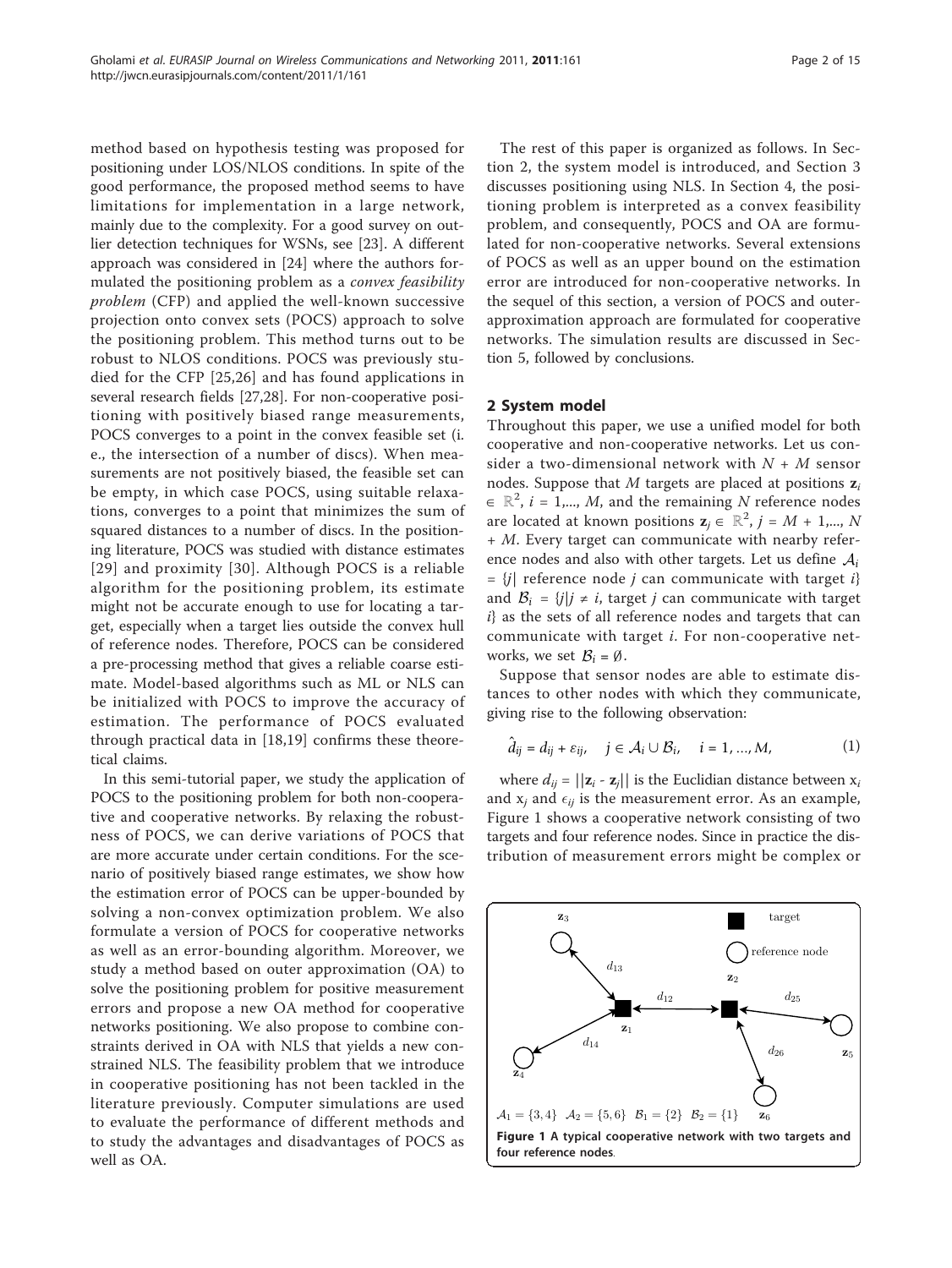completely unknown, throughout this paper we only assume that measurement errors are independent and identically distributed (i.i.d.). In fact, we assume limited knowledge of  $\epsilon_{ij}$  is available. In some situations, we further assume measurement errors to be non-negative i.i.d.

The goal of a positioning algorithm is to find the positions of the M targets based on N known sensors' positions and measurements (1).

# 3 Conventional positioning

A classic method to solve the problem of positioning based on measurements (1) is to employ the ML estimator, which needs prior knowledge of the distribution of the measurement errors  $\epsilon_{ij}$ . When prior knowledge of the measurement error distribution is not available, one can apply non-linear least squares (NLS) minimization [[31\]](#page-13-0):

$$
\hat{\mathbf{Z}} = \arg \ \min_{\substack{\mathbf{z}_i \in \mathbb{R}^2 \\ i=1,\dots,M}} \sum_{i=1}^M \sum_{j \in \mathcal{A}_i \cup \mathcal{B}_i} \left( \hat{d}_{ij} - d_{ij} \right)^2, \tag{2}
$$

where  $\mathbb{Z} = [\hat{\mathsf{z}}_1, ..., \hat{\mathsf{z}}_M]$ . Note that when  $\mathcal{B}_i = \emptyset$ , we find the conventional non-cooperative LS [\[11](#page-13-0)].

The solution to (2) coincides with the ML estimate if measurement errors are zero-mean i.i.d. Gaussian random variables with equal variances [[31](#page-13-0)]. It has been shown in [[11\]](#page-13-0) that in some situations, the NLS objective function in (2) is convex, in which case it can be solved by an iterative search method without any convergence problems. In general, however, NLS and ML have nonconvex objective functions.

NLS formulated in (2) is a centralized method which may not be suitable for practical implementation. Algorithm 1 shows a distributed approach to NLS for (noncooperative networks.

#### Algorithm 1 Coop-NLS

1: Initialization: choose arbitrary initial target position  $\hat{\mathbf{z}}_i \in \mathbb{R}^2$ ,  $i = 1, ..., M$ <br>  $2:$  for  $k = 0$  until

2: for  $k = 0$  until convergence or predefined number K do

3: for  $i = 1,...,M$  do

4: update the position estimate of target  $i$ 

$$
\hat{\mathbf{z}}_i = \arg\min_{\mathbf{z}_i \in \mathbb{R}^2} \sum_{j \in \mathcal{B}_i} \left( \hat{d}_{ij} - \|\mathbf{z}_i - \hat{\mathbf{z}}_j\| \right)^2 + \sum_{j \in \mathcal{A}_i} \left( \hat{d}_{ij} - \|\mathbf{z}_i - \mathbf{z}_j\| \right)^2 \tag{3}
$$

# 5: end for

# 6: end for

To solve (3) using an iterative search algorithm, a good initial estimate for every target should be taken. To avoid drawbacks in solving NLS, the original nonconvex problem can be relaxed into a semidefinite program [[16\]](#page-13-0) or a second-order cone program [[17\]](#page-13-0), which can be solved efficiently. Assuming small variance of measurement errors and enough available reference nodes, a linear estimator can also be derived to solve the problem that is asymptotically efficient [[13,15,32](#page-13-0)].

# 4 Positioning as a convex feasibility problem

Iterative algorithms to solve positioning problem based on ML or NLS for a non-cooperative network require a good initial estimate. POCS can provide such an estimate and was first applied to positioning in [[24\]](#page-13-0), where the positioning problem was formulated as a convex feasibility problem.

POCS, also called successive orthogonal projection onto convex sets [[33\]](#page-13-0) or alternative projections [\[34](#page-13-0)], was originally introduced to solve the CFP in [[25\]](#page-13-0). POCS has then been applied to different problems in various fields, e.g., in image restoration problems [\[35,36](#page-14-0)] and in radiation therapy treatment planning [[26](#page-13-0)]. There are generally two versions of POCS: sequential and simultaneous. In this paper, we study sequential POCS and refer the reader to [\[33](#page-13-0)] for a study of both sequential and simultaneous projection algorithms. If the projection onto each convex set is easily computed, POCS is a suitable approach to solve CFP. In general, instead of POCS, other methods such as cyclic subgradient projection (CSP) or Oettli's method can be used [\[33](#page-13-0)].

In this section, we first review POCS for the positioning problem and then study variations of POCS. We then formulate a version of POCS for cooperative networks. For now, we will limit ourselves to positive measurement errors and consider the general case later.

In the absence of measurement errors, i.e.,  $d_{ij} = d_{ij}$ , it is clear that target i, at position  $z_i$ , can be found in the intersection of a number of circles with radii  $d_{ii}$  and centres  $z_i$ . For non-negative measurement errors, we can relax circles to discs because a target definitely can be found inside the circles. We define the disc  $\mathcal{D}_{ij}$  centered at  $z_i$  as

$$
\mathcal{D}_{ij} = \left\{ \mathbf{z} \in \mathbb{R}^2 \, | \, \|\mathbf{z} - \mathbf{z}_j\| \leq \hat{d}_{ij} \right\}, \quad j \in \mathcal{A}_i \cup \mathcal{B}_i. \tag{4}
$$

It then is reasonable to define an estimate of  $z_i$  as a point in the intersection  $\mathcal{D}_i$  of the discs  $\mathcal{D}_{ij}$ 

$$
\hat{\mathbf{z}}_i \in \mathcal{D}_i = \bigcap_{j \in \mathcal{A}_i \cup \mathcal{B}_i} \mathcal{D}_{ij}.
$$
\n
$$
(5)
$$

Therefore, the positioning problem can be transformed to the following *convex* feasibility problem:

find 
$$
Z = [z_1, ..., z_M]
$$
 such that  $z_i \in \mathcal{D}_i$ ,  $i = 1, ..., M$ . (6)

In a non-cooperative network, there are M independent feasibility problems, while for the cooperative network, we have dependent feasibility problems.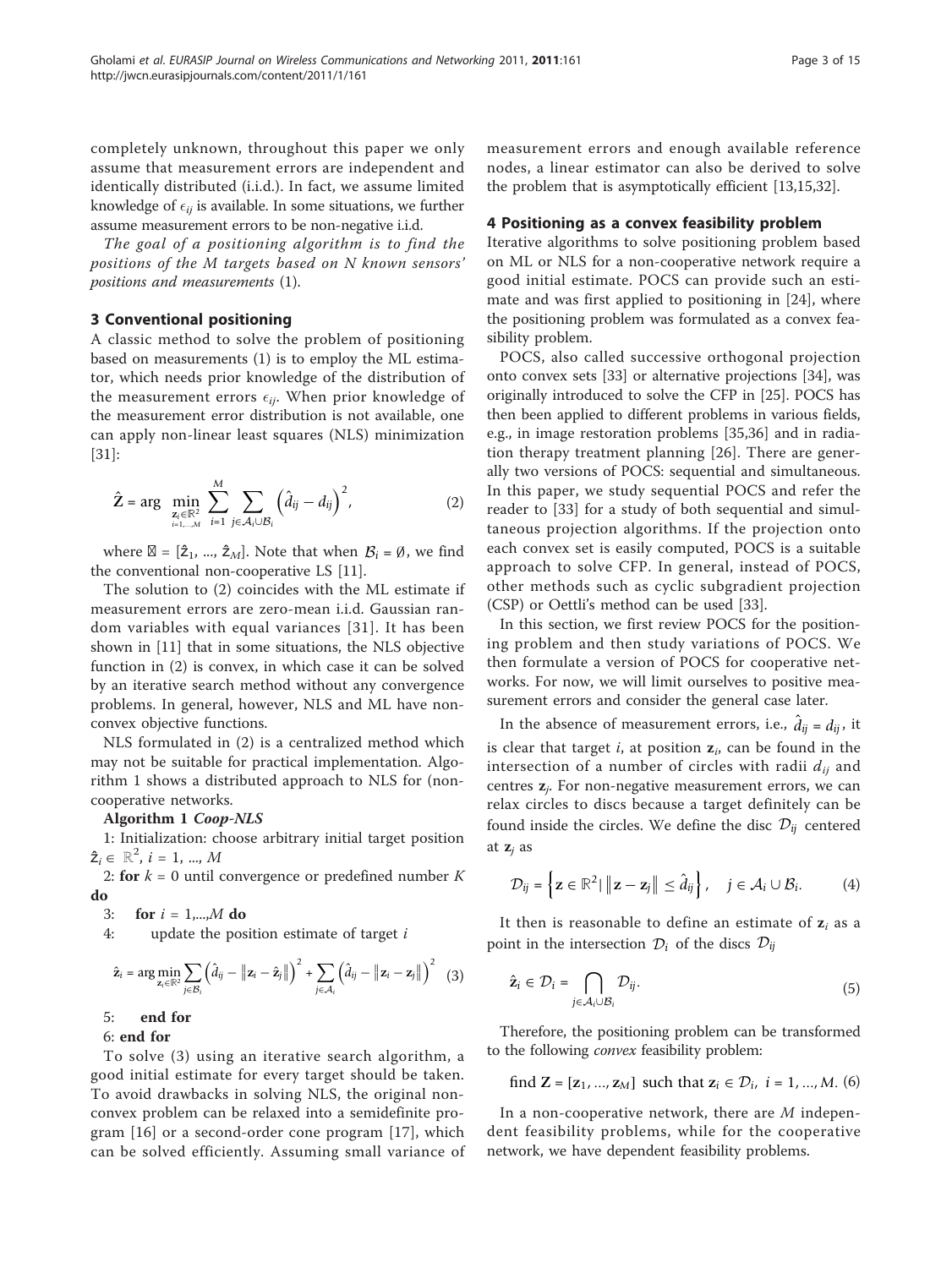#### 4.1 Non-cooperative networks

#### 4.1.1 Projection onto convex sets

For non-cooperative networks  $B_i = \emptyset$  in (5). To apply POCS for non-cooperative networks, we choose an arbitrary initial point and find the projection of it onto one of the sets and then project that new point onto another set. We continue alternative projections onto different convex sets until convergence. Formally, POCS for a target  $i$  can be implemented as Algorithm 2, where  $\{\lambda_k^i\}_{k\geq 0}$  are relaxation parameters, which are confined to the interval  $\epsilon_1 \leq \lambda_k^i \leq 2 - \epsilon_2$  for arbitrary small  $\epsilon_1$ ,  $\epsilon_2 > 0$ , and  $1 \leq \{j(k)\}_{k \geq 0} \leq |\mathcal{A}_i|$  determines the individual set  $\mathcal{D}_{ij(k)}$ [[26\]](#page-13-0). In Algorithm 2, we have introduced  $\mathcal{P}_{\mathcal{D}_{ij}}(\mathbf{z})$ , which is the orthogonal projection of **z** onto set *Dij* . To find the

#### Algorithm 2 POCS

1: Initialization: choose arbitrary initial target position  $z_i^0 \in \mathbb{R}^2$  for target *i* 

2: for  $k = 0$  until convergence or predefined number  $K$  do

3: Update:

$$
\mathbf{z}_{i}^{k+1} = \mathbf{z}_{i}^{k} + \lambda_{k}^{i} \left( \mathcal{P}_{\mathcal{D}_{ij}(k)} \left( \mathbf{z}_{i}^{k} \right) - \mathbf{z}_{i}^{k} \right)
$$

# 4: end for

projection of a point  $z \in \mathbb{R}^n$  onto a closed convex set  $\Omega \subseteq \mathbb{R}^n$ , we need to solve an optimization problem [[37\]](#page-14-0):

$$
\mathcal{P}_{\Omega}(\mathbf{z}) = \underset{\mathbf{x} \in \Omega}{\arg \min} \|\mathbf{z} - \mathbf{x}\| \,. \tag{7}
$$

When  $\Omega$  is a disc, there is a closed-form solution for the projection:

$$
\mathcal{P}_{\mathcal{D}_{ij}}(\mathbf{z}) = \begin{cases} \mathbf{z}_j + \frac{\mathbf{z} - \mathbf{z}_j}{\|\mathbf{z} - \mathbf{z}_j\|} \hat{d}_{ij}, & \|\mathbf{z} - \mathbf{z}_j\| \ge \hat{d}_{ij} \\ \mathbf{z}, & \|\mathbf{z} - \mathbf{z}_j\| \ge \hat{d}_{ij}, \end{cases}
$$
(8)

where  $z_j$  is the center of the disc  $\mathcal{D}_{ij}$ . When projecting a point outside of  $\mathcal{D}_{ij(k)}$  onto  $\mathcal{D}_{ij(k)}$ , the updated estimate based on an unrelaxed, underrelaxed, or overrelaxed parameter  $\lambda_k^i$  (i.e.,  $\lambda_k^i = 1$ ,  $\lambda_k^i < 1$ ,  $\lambda_k^i > 1$ , respectively) is found on the boundary, the outside, or the inside of the disc, respectively. For the  $\lambda_k^i = 1$ , unrelaxed parameter, the POCS estimate after  $k$  iterations is obtained as

$$
\mathbf{z}_i^k = \mathcal{P}_{\mathcal{D}_{ij}(k)} \mathcal{P}_{\mathcal{D}_{ij}(k-1)} ... \mathcal{P}_{\mathcal{D}_{ij}(0)} (\mathbf{z}_i^0).
$$
 (9)

There is a closed-form solution for the projection onto a disc, but for general convex sets, there are no closed-form solutions [[29,](#page-13-0)[38](#page-14-0)], and for every iteration in POCS, a minimization problem should be solved. In this situation, a CSP method can be employed instead [\[33](#page-13-0)], which normally has slower convergence rate compared to POCS [\[33](#page-13-0)].

Suppose POCS generates a sequence  $\left\{ \mathbf{z}_{i}^{k} \right\}_{k=0}^{\infty}$ . The following two theorems state convergence properties of POCS.

Theorem 4.1 (Consistent case) If the intersection of  $D_i$ in (5) is non-empty, then the sequence  $\left\{ \mathbf{z}_i^k \right\}_{k=0}^\infty$  converges to a point in the non-empty intersection  $\mathcal{D}_i$ .

Proof See Theorem 5.5.1 in [33, Ch.5].

In practical cases, some distance measurements might be smaller than the real distance due to measurement noise, and the intersection  $\mathcal{D}_i$  might be empty. It has been shown that under certain circumstances, POCS *converges* as in the following sense. Suppose  $\lambda_k^i$  be a steering sequence defined as [[26\]](#page-13-0)

$$
\lim_{k \to \infty} \frac{\lambda_k^i}{\lambda_k^{i+1}} = 0,
$$
\n
$$
\lim_{k \to \infty} \frac{\lambda_{k+1}^i}{\lambda_k^{i}} = 1,
$$
\n
$$
\sum_{k=0}^{\infty} \lambda_k^i = +\infty.
$$
\n(10)

Let  $m$  be an integer. If in (10) we have

$$
\lim_{k \to \infty} \frac{\lambda_{km+j}^i}{\lambda_{km}^i} = 1, \quad 1 \le j \le m-1,\tag{11}
$$

then the steering sequence  $\lambda_k^i$  is called *m*-steering sequence [[26\]](#page-13-0). For such steering sequences, we have the following convergence result.

Theorem 4.2 (Inconsistent case) If the intersection of  $D_i$ *in* (5) is empty and steered sequences defined in (11) are used for POCS in Algorithm 2, then the sequence  $\left\{ \mathbf{z}_i^k \right\}_{k=0}^{\infty}$  converges to the minimum of the convex function  $\sum$ *j*∈*A<sup>i</sup>*  $\left\|\mathcal{P}_{\mathcal{D}_{ij}}(\mathbf{z})-\mathbf{z}\right\|^2$ .

Proof See Theorem 18 in [[39\]](#page-14-0).

Note that in papers [\[18,24,29](#page-13-0)], and [[19\]](#page-13-0), the cost function minimized by POCS in the inconsistent case should be corrected to the one given in Theorem 4.2.

One interesting feature of POCS is that it is insensitive to very large positive biases in distance estimates, which can occur in NLOS conditions. For instance, in Figure [2,](#page-4-0) one bad measurement with large positive error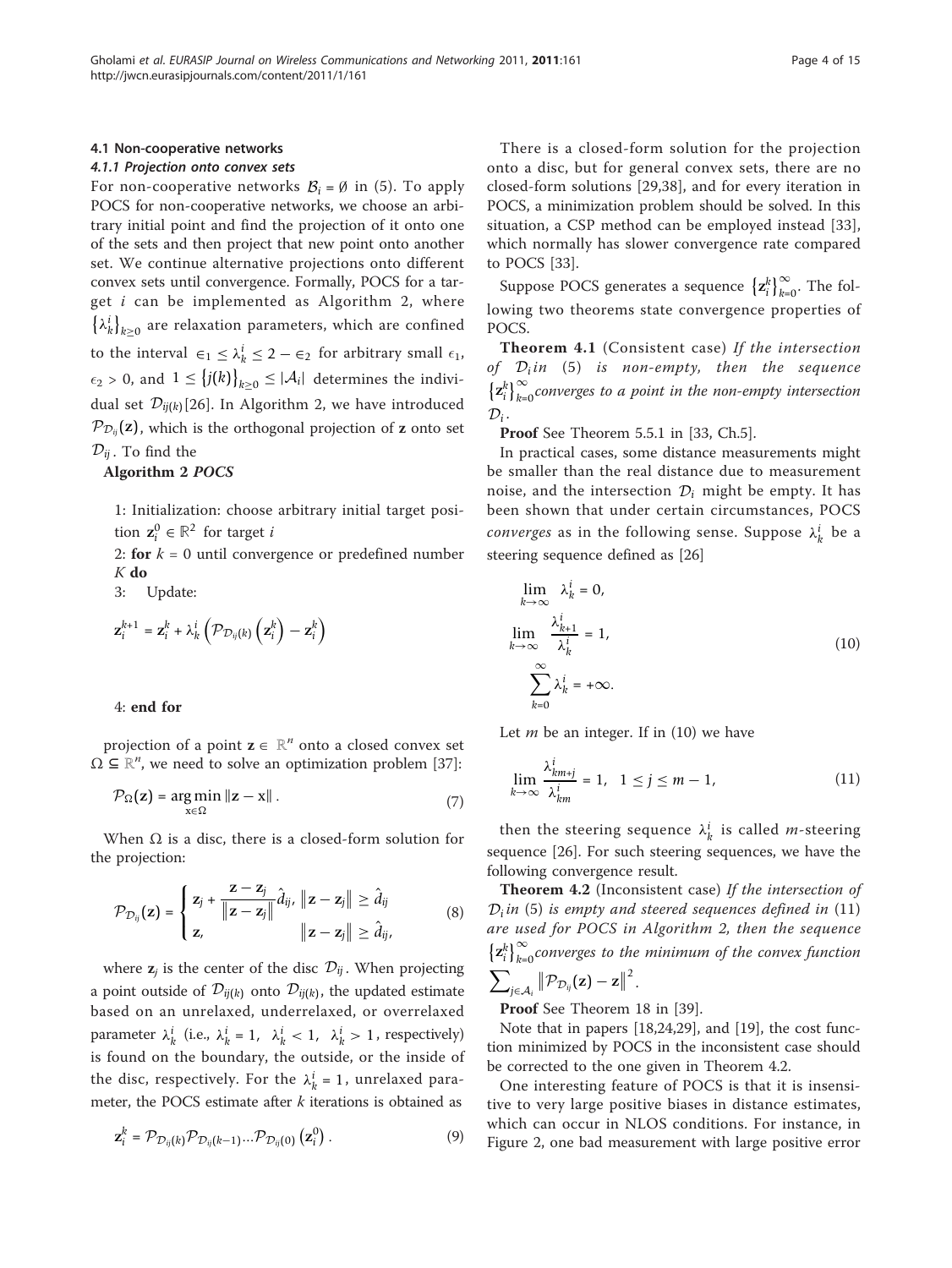<span id="page-4-0"></span>(shown as big dashed circle) is assumed to be a NLOS measurement. As shown, a large positive measurement error does not have any effect on the intersection, and POCS will automatically ignore it when updating the estimate. Generally, for positive measurement errors, POCS considers only those measurements that define the intersection.

When a target is outside the convex hull of reference nodes, the intersection area is large even in the noiseless case, and POCS exhibits poor performance [\[37](#page-14-0)]. Figure [3](#page-5-0) shows the intersection of three discs centered around reference nodes that contains a target's position when the target is inside or outside the convex hull of the three reference nodes. We assume that there is no error in measurements. As shown in Figure [3b,](#page-5-0) the intersection is large for the target placed outside the convex hull. In [[29\]](#page-13-0), a method based on projection onto hyperbolic sets was shown to perform better in this case; however, the robustness to NLOS is also lost.

#### 4.1.2 Projection onto hybrid sets

The performance of POCS strongly depends on the intersection area: the larger the intersection area, the larger the error of the POCS estimate. In the POCS formulation, every point in the intersection area can potentially be an estimate of a target position. However, it is clear that all points in the intersection are not equally plausible as target estimates. In this section, we describe several methods to produce smaller intersection areas in the positioning process that are more likely to be targets' positions. To do this, we review POCS for hybrid convex sets for the positioning problem. In fact, here we *trade* the robustness property of POCS to obtain more accurate algorithms. The hybrid algorithms have a reasonable



convergence speed and show better performance compared to POCS for line-of-sight (LOS) conditions. However, the robustness against NLOS is partially lost in projection onto hybrid sets. The reason is that in NLOS conditions, the disc defined in POCS method contains the target node; however, for the hybrid sets, this conclusion is no longer true, i.e., the set defined in hybrid approach might not contain the target node.

Projection onto Rings: Let us consider the disc defined in (4). It is obvious that the probability of finding a target inside the disc is not uniform. The target is more likely to be found near the boundary of the disc. When the measurement noise is small, instead of a disc  $\mathcal{D}_{ij}$ , we can consider a ring  $\mathcal{R}_{ij}$  (or more formally, an annulus) defined as

$$
\mathcal{R}_{ij} = \{ \mathbf{z} \in \mathbb{R}^2 | \hat{d}_{ij} - \varepsilon_l \leq \| \mathbf{z} - \mathbf{z}_j \| \leq \hat{d}_{ij} - \varepsilon_u \}, \quad j \in \mathcal{A}_i, (12)
$$

where  $\epsilon_l \geq 0$ ,  $\epsilon_u \geq 0$ , and the control parameter  $\epsilon_l + \epsilon_u$ determines the width of the ring that can be connected to the distribution of noise (if available). Then, projection onto rings (POR) can be implemented similar to POCS, except the disc  $\mathcal{D}_{ij(k)}$  in Algorithm 2 is replaced with the ring  $\mathcal{R}_{ij(k)}$ . When  $\epsilon_l = \epsilon_u = 0$ , POR changes to a well-known algorithm called Kaczmarz's method [\[33](#page-13-0)], also called algebraic reconstruction technique (ART) in the field of image processing [[33](#page-13-0)[,40](#page-14-0)], or the boundary projection method in the positioning literature [[41\]](#page-14-0), which tries to find a point in intersection of a number of circles. The ART method may converge to local optima instead of the global optimum [[37\]](#page-14-0). The ring in (12) can be written as the intersection of a convex and a concave set,  $\mathcal{D}_{ij}^{\epsilon_u}$  and  $\mathcal{C}_{ij}^{\epsilon_l}$  respectively, defined by

$$
\mathcal{D}_{ij}^{\epsilon_u} = \left\{ \mathbf{z} \in \mathbb{R}^2 \, | \, \|\mathbf{z} - \mathbf{z}_j\| \leq \hat{d}_{ij} + \epsilon_u \right\}, \quad j \in \mathcal{A}_i, \qquad (13)
$$

$$
\mathcal{C}_{ij}^{\in l} = \left\{ \mathbf{z} \in \mathbb{R}^2 \, | \, \|\mathbf{z} - \mathbf{z}_j\| \ge \hat{d}_{ij} + \epsilon_l \right\}, \quad j \in \mathcal{A}_i, \tag{14}
$$

so that

$$
\mathcal{R}_{ij} = \mathcal{D}_{ij}^{\epsilon_u} \cap \mathcal{C}_{ij}^{\epsilon_l}, \ \ j \in \mathcal{A}_i,\tag{15}
$$

Hence, the ring method changes the convex feasibility problem to a convex-concave feasibility problem [[42](#page-14-0)]. This method has good performance for LOS measurements when  $\mathbb{E}\left\{\epsilon_{ij}\right\} = 0$ .

In some situations, the performance of POCS can be improved by exploiting additional information in the measurements [[29,30\]](#page-13-0). In addition to discs, we can consider other types of convex sets, under assumption that the target lies in, or close to, the intersection of those convex sets. Note that we still have a convex feasibility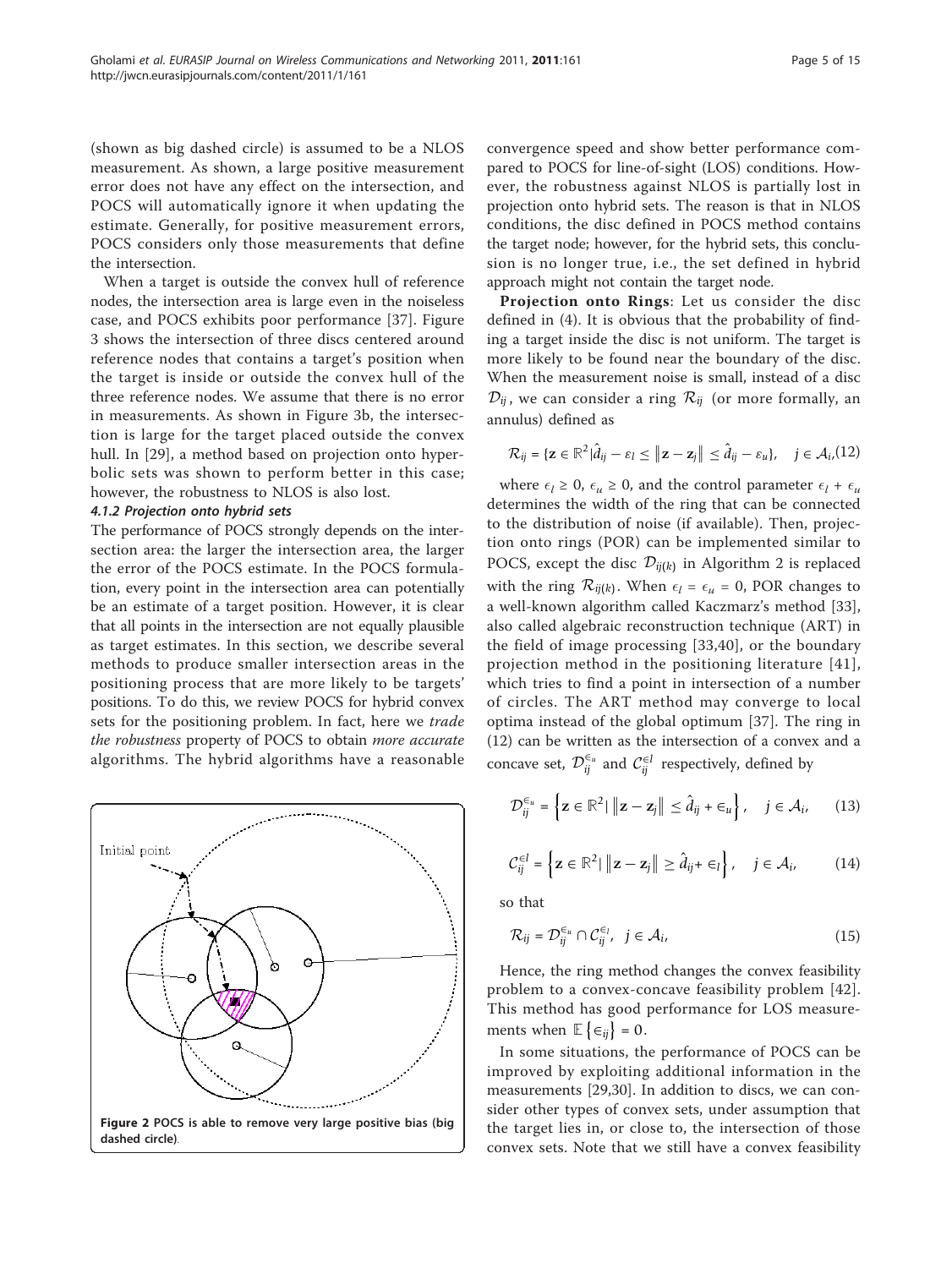<span id="page-5-0"></span>

problem. We will consider two such types of convex sets: the inside of a hyperbola and a halfplane.

Hybrid Hyperbolic POCS: By subtracting each pair of distance measurements, besides discs, we find a number of hyperbolas [\[29\]](#page-13-0). The hyperbola defined by subtracting measured distances in reference node  $j$  and  $k$  [[29](#page-13-0)] divides the plane into two separated sets: one convex and one concave. The target is assumed to be found in the intersection of a number of *discs* and convex *hyper* $bolic sets$ . For instance, for the target  $i$ ,

$$
\hat{\mathbf{z}}_i \in \mathcal{DH}_i = \bigcap_{j \in \mathcal{A}_i} \mathcal{D}_{ij} \bigcap_{\{j,k\} \in \mathcal{A}_i, j \neq k} \mathcal{H}_{jk}^i.
$$
\n(16)

where  $\mathcal{H}_{jk}^{i}$  is the convex hyperbolic set defined by the hyperbola derived in reference node  $j$  and  $k$  [[29\]](#page-13-0). Therefore, projection can be done sequentially onto both discs and hyperbolic sets. Figure 4 shows the intersection of two discs and one hyperbolic set that contains a target. Since there is no closed-form solution for the projection onto a hyperbola, the CSP approach is a good replacement for POCS [[33](#page-13-0)]. Therefore, we can apply a combination of POCS and CSP for this problem. Simulation results in [[29](#page-13-0)] shows significant improvement to the original POCS when discs are combined with hyperbolic sets, especially when target is located outside the convex hull of reference nodes.

Hybrid Halfplane POCS: Now we consider another hybrid method for the original POCS. Considering every pair of references, e.g., the two reference nodes in Figure [5](#page-6-0), and drawing a perpendicular bisector to the line joining the two references, the whole plane is divided into two

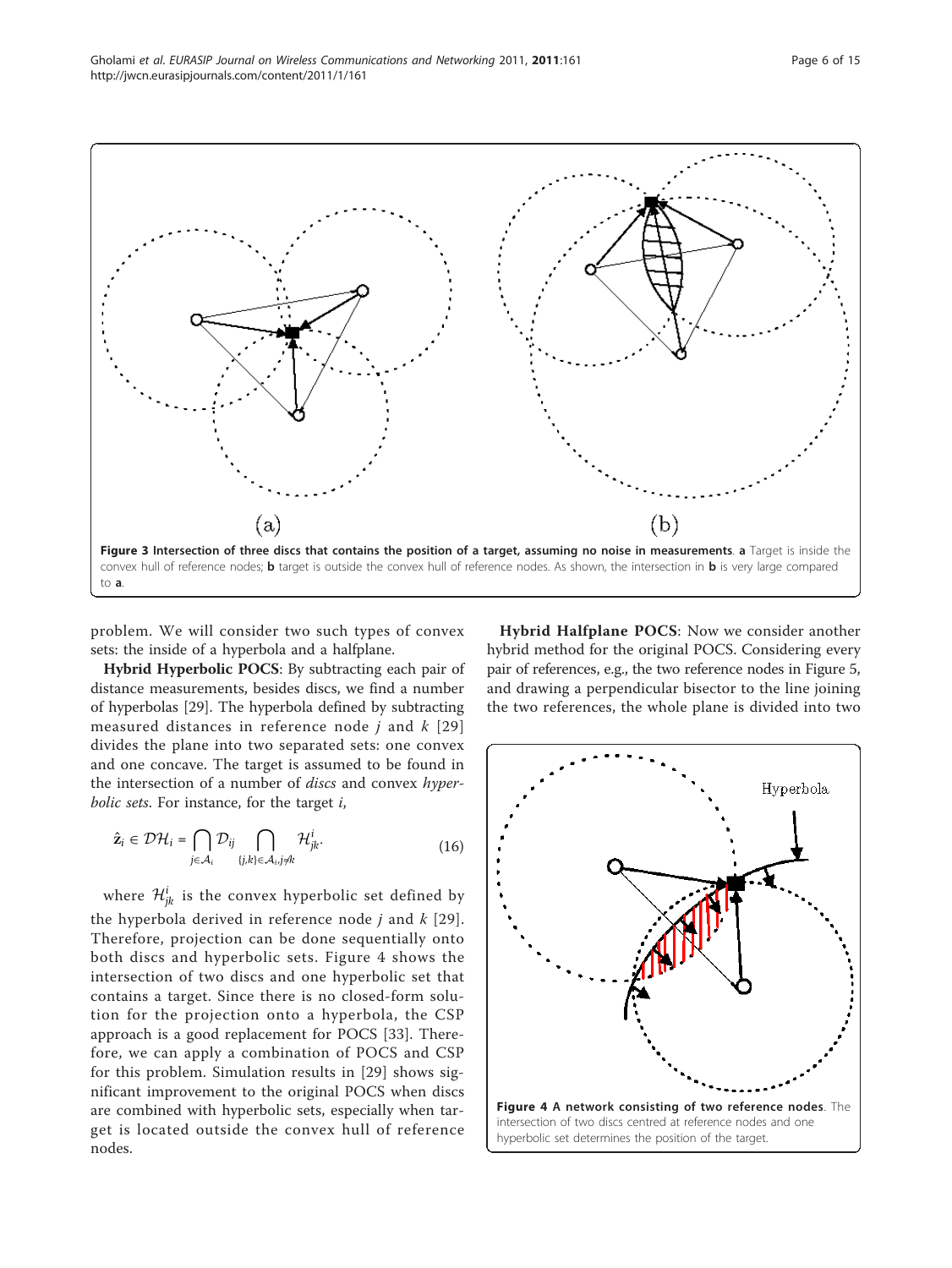<span id="page-6-0"></span>

halfplanes. By comparing the distances from a pair of reference nodes to a target, we can deduce that the target most probably belongs to the halfplane containing the reference node with the smallest measured distance. Therefore, a target is more likely to be found in the intersection of a number of discs and halfplanes than in the intersection of only the discs. Formally, for target  $i$ , we have

$$
\hat{\mathbf{z}}_i \in \mathcal{DF}_i = \bigcap_{j \in \mathcal{A}_i} \mathcal{D}_{ij} \bigcap_{\{j,k\} \in \mathcal{A}_i, j \neq k} \mathcal{F}_{jk}^i.
$$
\n(17)

where  $\mathcal{F}_{jk}^i$  defines a halfplane that contains reference node *j* or *k* and is obtained as follows. Let  $a^T x = b$ , for  $\mathbf{a}, \mathbf{x} \in \mathbb{R}^2$ , and  $b \in \mathbb{R}$ , be the perpendicular bisector to the line ioining reference nodes *i* and *k* and suppose the line joining reference nodes  $j$  and  $k$ , and suppose halfplanes  $\{x \in \mathbb{R}^2 | a^T x > b\}$  and  $\{x \in \mathbb{R}^2 | a^T x \leq b\}$  contain reference nodes *j* and *k*, respectively. The halfplane  $\mathcal{F}^i_{jk}$ containing the target  $i$  obtained as

$$
\mathcal{F}_{jk}^{i} = \begin{cases} \left\{ \mathbf{x} \in \mathbb{R}^{2} | a^{T} \mathbf{x} > b \right\}, & \text{if } \hat{d}_{ij} \leq \hat{d}_{ik} \\ \left\{ \mathbf{x} \in \mathbb{R}^{2} | a^{T} \mathbf{x} \leq b \right\}, & \text{if } \hat{d}_{ij} > \hat{d}_{ik}. \end{cases}
$$
(18)

There is a closed-form solution for the projection onto the halfplane [[33](#page-13-0)]; hence, POCS can be easily applied to such hybrid convex sets. In [[30\]](#page-13-0), POCS for halfplanes was formulated, and we used the algorithm designed there for the projection onto the halfplane in Section 5.

When there are two different convex sets, we can deal with hybrid POCS in two different ways. Either POCS is sequentially applied to discs and other convex sets or POCS is applied to discs and other sets individually and then the two estimates can be combined as an initial estimate for another round of updating. This technique is studied for a specific positioning problem in [\[38\]](#page-14-0).

# 4.1.3 Bounding the feasible set

In previous sections, we studied projection methods to solve the positioning problem. In this section, we consider a different positioning algorithm based on the convex feasibility problem. As we saw before, the position of an unknown target can be found in the intersection of a number of discs. The intersection in general may have any convex shape. We still assume positive measurement errors in this section, so that the target definitely lies inside the intersection. This assumption can be fulfilled for distance estimation based on, for instance, time of flight for a reasonable signal-to-noise ratio [[43\]](#page-14-0). In contrast to POCS, which tries to find a point in the feasible set as an estimate, outer approximation (OA) tries to approximate the feasible set by a suitable shape and then one point inside of it is taken as an estimate. The main problem is how to accurately approximate the intersection. There is work in the literature to approximate the intersection by convex regions such as polytopes, ellipsoids, or discs [[19,](#page-13-0)[44-46\]](#page-14-0).

In this section, we consider a disc approximation of the feasible set. Using simple geometry, we are able to find all intersection points between different discs and finally find a smallest disc that passes through them and covers the intersection. Let  $\mathbf{z}_k^I$ ,  $k = 1, ..., L$  be the set of intersection points. Among all intersection points, some of them are redundant and will be discarded. The common points that belong to the intersection are selected as  $S_{\text{int}} = \left\{ \mathbf{z}_k^I | \mathbf{z}_k^I \in \mathcal{D}_i \right\}$ . The problem therefore renders to finding a disc that contains *S*int and covers the intersection. This is a well-known optimization problem treated in, e.g., [\[20](#page-13-0),[45](#page-14-0)]. We can solve this problem by, for instance, a heuristic in which we first obtain a disc covering *S*int and check if it covers the whole intersection. If the whole intersection is not covered by the disc, we increase the radius of disc by a small value and check whether the new disc covers the intersection. This procedure continues until a disc covering the intersection is obtained. This disc may not be the minimum enclosing disc, but we are at least guaranteed that the disc covers the whole intersection. A version of this approach was treated in [[19](#page-13-0)].

Another approach was suggested in [[45\]](#page-14-0) that yields the following convex optimization problem:

$$
\underset{\lambda}{\text{minimize}} \left\| \sum_{j \in \mathcal{A}_i} \lambda_j \mathbf{z}_j \right\|^2 - \sum_{j \in \mathcal{A}_i} \lambda_j \left( \|\mathbf{z}_j\|^2 - \hat{d}_{ij}^2 \right) \tag{19}
$$

subject to  $\lambda \in S_{|A_i|}$ ,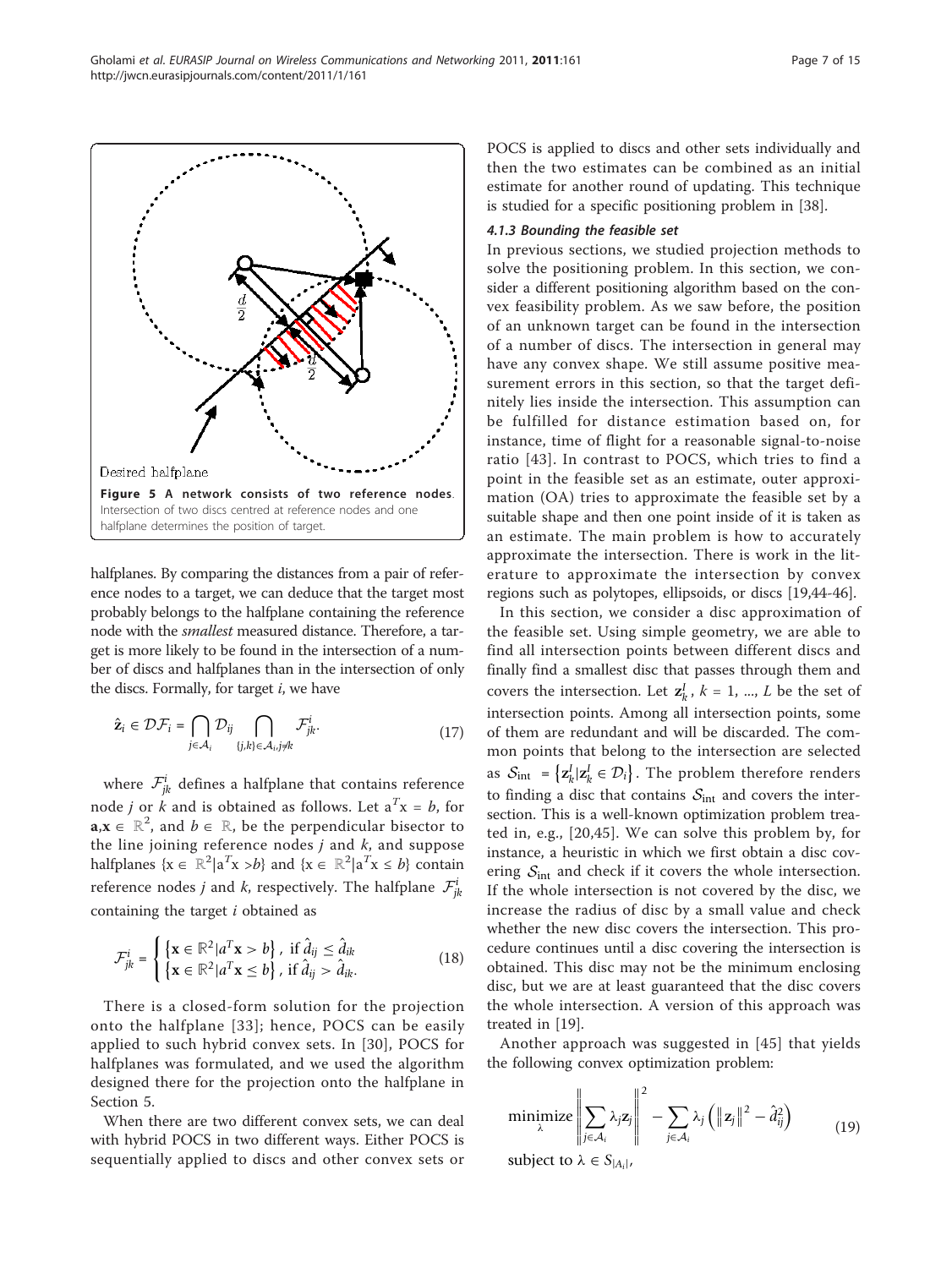where  $S_p$  is a unit simplex, which is defined as  $S_p = \left\{ \mathbf{x} \in \mathbb{R}^p | x_i \ge 0, \sum_i^p x_i = 1 \right\}$ , and  $|\chi|$  is the cardinality of set  $\chi$ . The final disc is given by a center  $\hat{\mathbf{z}}_{c_i}$  and a radius  $\hat{R}_i$ , where

$$
\hat{\mathbf{z}}_{c_i} = \sum_{j \in \mathcal{A}_i} \lambda_j \mathbf{z}_j
$$
\n
$$
\hat{R}_i = \sqrt{\left\| \sum_{j \in \mathcal{A}_i} \lambda_j \mathbf{z}_j \right\|^2 - \sum_{j \in \mathcal{A}_i} \lambda_j \left( \left\| \mathbf{z}_j \right\|^2 - \hat{d}_{ij}^2 \right)}.
$$
\n(20)

Note when there are two discs  $(|A_i| = 2)$ , the intersection can be efficiently approximated by a disc, i.e., the approximated disc is the minimum disc enclosing the intersection. For  $|A_i| \geq 3$ , there is no guarantee that the obtained disc is the minimum disc enclosing the intersection [[45\]](#page-14-0).

When the problem is inconsistent, a coarse estimate may be taken as an estimate, e.g., the arithmetic mean of reference nodes as

$$
\hat{\mathbf{z}}_{c_i} = \frac{1}{|\mathcal{A}_i|} \sum_{j \in \mathcal{A}_i} \mathbf{z}_j.
$$
 (21)

Finally, we introduce a method to bound the position error of POCS for the positive measurement errors where the target definitely lies inside the intersection. In the best case, the error of estimation is zero, and in the worst case, the absolute value of position error is equal to the largest Euclidian distance between two points in the intersection. Therefore, the maximum length of the intersection area determines the maximum absolute value of estimation error that potentially may happen. Hence, the maximum length of the intersection defines an upper bound on the absolute value of position error for the POCS estimator. To find an upper bound, for instance for target  $i$ , we need to solve the following optimization problem:

maximize 
$$
||\mathbf{z} - \mathbf{z}'||
$$
  
subject to  $\mathbf{z}, \mathbf{z}' \in \mathcal{D}_i$ . (22)

The optimization problem (22) is non-convex. We leave the solution to this problem as an open problem and instead use the method of OA described in this section to solve the problem, e.g., for the case when the measurement errors are positive, we can upper bound the position error with  $\hat{R}_i$  [found from (20)].

### 4.2 Cooperative networks

# 4.2.1 Cooperative POCS

It is not straightforward to apply POCS in a cooperative network. The explanation why follows in the next

paragraph. However, we propose a variation of POCS for cooperative networks. We will only consider projection onto convex sets, although other sets, e.g., rings, can be considered.

To apply POCS, we must unambiguously define all the discs,  $\mathcal{D}_{ij}$ , for every target *i*. From (4), it is clear that some discs, i.e., discs centered around a reference node, can be defined without any ambiguity. On the other hand, discs derived from measurements between targets have unknown centers. Let us consider Figure [6](#page-8-0) where for target one, we want to involve the measurement between target two and target one. Since there is no prior knowledge about the position of target two, the disc centered around target two cannot be involved in the positioning process for target one. Suppose, based on applying POCS to the discs defined by reference nodes 5 and 6 (the red discs), we obtain an initial estimate  $\hat{z}_2$  for target two. Now, based on distance estimate  $\hat{d}_{12}$ , we can define a new disc centered around  $\hat{\mathsf{z}}_2$  (the dashed disc). This new disc can be combined with the two other discs defined by reference nodes 3 and 4 (the black solid discs). Figure [6](#page-8-0) shows the process for localizing target one. For target two, the same procedure is followed.

Algorithm 3 implements cooperative POCS (Coop-POCS). Note that even in the consistent case, discs may have an empty intersection during updating. Hence, we use relaxation parameters to handle a possibly empty intersection during updating. Note that the convergence properties of Algorithm 3 are unknown and need to be further explored in future work.

#### 4.2.2 Cooperatively bounding the feasible sets

In this section, we introduce the application of the outer approximation to cooperative networks. Similar to noncooperative networks, we assume that all measurement errors are positively biased. To apply OA for cooperative networks, we first determine an

Algorithm 3 Coop-POCS

1: Initialization:  $\mathcal{T}_{ij} = \mathbb{R}^2$ ,  $j \in \mathcal{B}_i$ ,  $i = 1, ..., M$ 

2: for  $k = 0$  until convergence or predefined number  $K$  do

3: for 
$$
i = 1, ..., M
$$
 do

4: find  $\hat{z}$  with POCS such that

$$
\hat{\mathbf{z}}_i \in \mathcal{D}_i = \bigcap_{j \in \mathcal{A}_i} \mathcal{D}_{ij} \bigcap_{j \in \mathcal{B}_i} \mathcal{T}_{ij}
$$

5: for  $m = 1,...,M$  do

6: if *m* is such that  $i \in B_m$ , then update sets *Tmi* as

$$
\mathcal{T}_{mi} = \left\{ \mathbf{z} \in \mathbb{R}^2 \mid \left\| \mathbf{z} - \hat{\mathbf{z}}_i \right\| \leq \hat{d}_{mi} \right\}
$$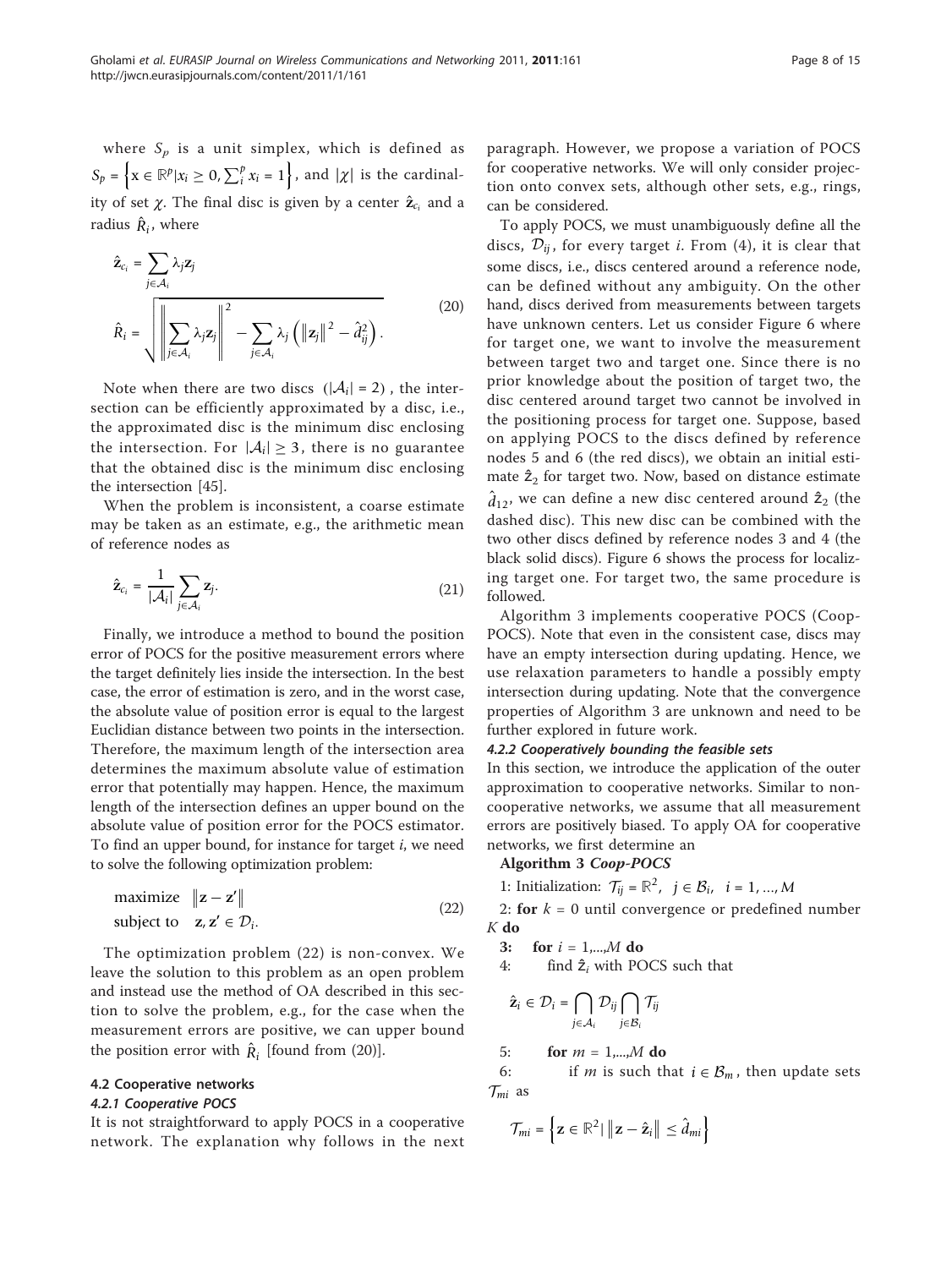<span id="page-8-0"></span>

### 7: end for

8: end for

#### 9: end for

outer approximation of the feasible set by a simple region that can be exchanged easily between targets. In this paper, we consider a disc approximation of the feasible set. This disc outer approximation is then iteratively refined at every iteration finding a smaller outer approximation of the feasible set. The details of the disc approximation were explained previously in Section 4.1.3, and we now extend the results to the cooperative network scenario.

To see how this method works, consider Figure [7](#page-9-0) where target two helps target one to improve its positioning. Target two can be found in the intersection derived from two discs centered around  $z_5$  and  $z_6$  in non-cooperative mode (semi oval shape). Suppose that we outerapproximate this intersection by a disc (small dashed circle). In order to help target one to outer-approximate its intersection in cooperative mode, this region should be involved in finding the intersection for target one. We can extend every point of this disc by  $\hat{d}_{12}$  to come up with a large disc (big dashed circle) with the same center. It is easily verified that (1) target one is guarantee to be on the intersection of the extended disc and discs around reference nodes 3 and 4; (2) the outer-approximated intersection for target one is *smaller* than that for the non-cooperative case. Note if we had extended the exact intersection, we end up with an even smaller intersection of target one. Cooperative OA (Coop-OA) can be implemented as in Algorithm 4.

We can consider the intersection obtained in Coop-OA as a constraint for NLS methods (CNLS) to improve the performance of the algorithm in (3). Suppose that for target *i*, we obtain a final disc as  $\hat{\mathcal{D}}_i$  with center  $\hat{\mathsf{z}}_i$  and radius  $\hat{R}_i$ . It is clear that we can define  $\|\mathbf{z}_i - \hat{\mathbf{z}}_i\| \leq \hat{R}_i$  as a constraint for the ith target in the optimization problem (3). This problem can be solved iteratively similar to Algorithm 2 considering constraint obtained in Coop-OA. Algorithm 5 implements Coop-CNLS.

# Algorithm 4 Coop-OA

1: Initialization:  $\mathcal{T}_{ij} = \mathbb{R}^2$ ,  $j \in \mathcal{B}_i$ ,  $i = 1, ..., M$ 

2: for  $k = 0$  until convergence or predefined number K do

3: for  $i = 1,...,M$  do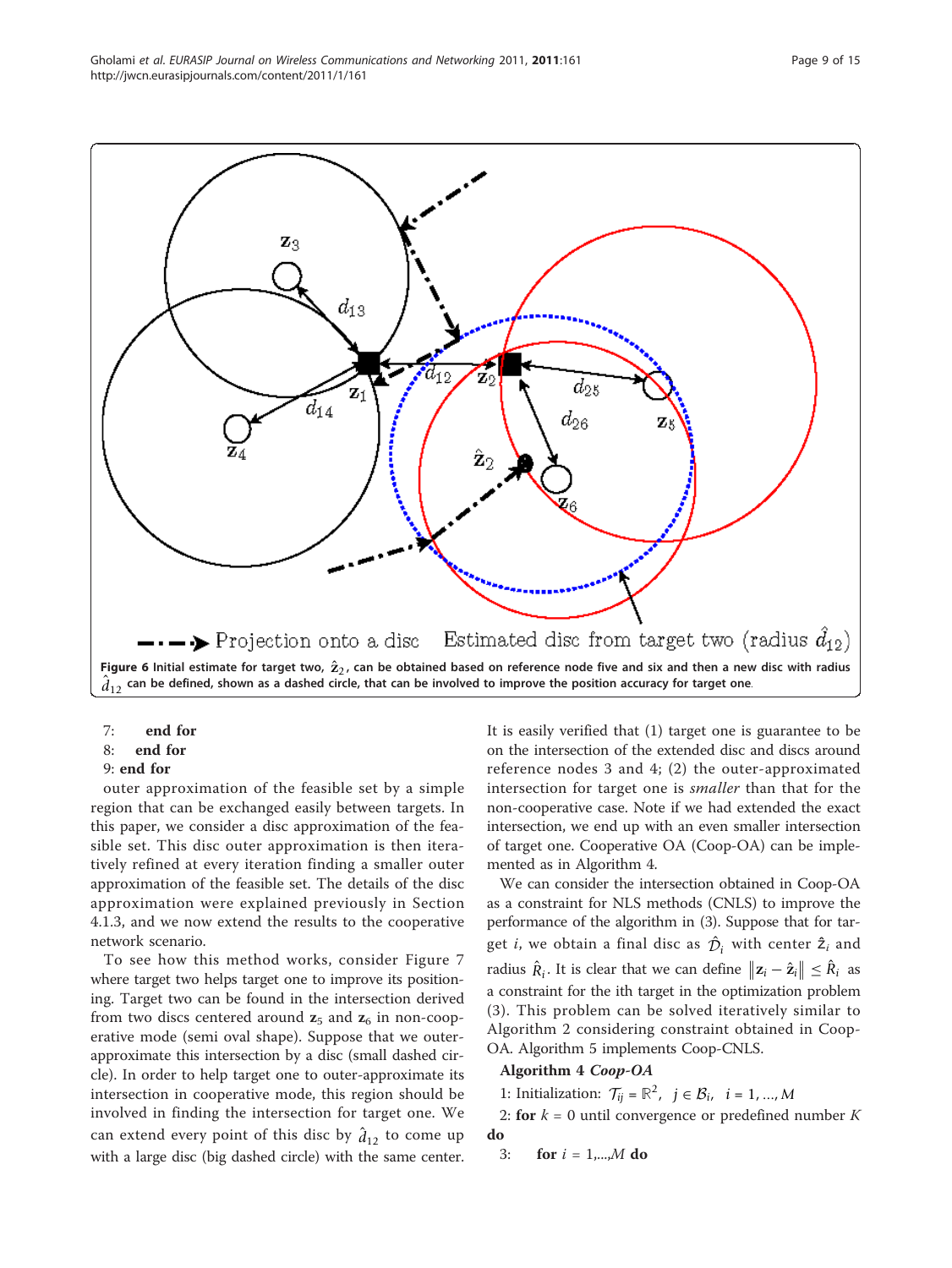<span id="page-9-0"></span>

4: find outer approximation (by a disc with center  $\hat{z}_i$  and radius  $\hat{R}_i$ ) using (20) or other heuristic methods such that

$$
\left(\hat{\mathbf{z}}_i, \hat{R}_i\right) - \mathrm{OA} \left\{\bigcap_{j \in \mathcal{A}_i} \mathcal{D}_{ij} \bigcap_{j \in \mathcal{B}_i} \mathcal{T}_{ij}\right\}
$$

5: for  $m = 1,...,M$  do

6: if *m* is such that  $i \in B_m$ , then update sets *Tmi* as

$$
\mathcal{T}_{mi} = \left\{ \mathbf{z} \in \mathbb{R}^2 \, | \, \|\mathbf{z} - \hat{\mathbf{z}}_i\| \leq \hat{d}_{mi} + \hat{R}_i \right\}
$$

- 7: end for
- 8: end for
- 9: end for

# Algorithm 5 Coop-CNLS

1: Run Algorithm 4 to obtain final discs  $\hat{\mathcal{D}}_i = \left\{ \mathbf{z} \in \mathbb{R}^2 \vert \ \|\mathbf{z} - \hat{\mathbf{z}}_i\| \leq \hat{R}_i \right\}, \ \ i = 1, ..., M$ 

2: Initialization: initialize  $\hat{\mathbf{z}}_i \in \hat{\mathcal{D}}_i$ ,  $i = 1, ..., M$ 

3: for  $k = 0$  until convergence or predefined number  $K$ do

4: for  $i = 1,...,M$  do

5: Obtain the position of ith target using non-linear LS as

$$
\hat{\mathbf{z}}_i = \arg\min_{\mathbf{z}_i \in \hat{\mathcal{D}}_i} \sum_{j \in \mathcal{B}_i} \left( \hat{d}_{ij} - \|\mathbf{z}_i - \hat{\mathbf{z}}_j\| \right)^2 + \sum_{j \in \mathcal{A}_i} \left( \hat{d}_{ij} - \|\mathbf{z}_i - \mathbf{z}_j\| \right)^2
$$

6: end for

7: end for

# 5 Simulation results

In this section, we evaluate the performance of POCS for non-cooperative and cooperative networks. The network deployment shown in Figure [8](#page-10-0) containing 13 reference nodes at fixed positions is considered for simulation for both non-cooperative and cooperative networks. In the simulation, we study two cases for the measurement noise: (1) all measurements are positive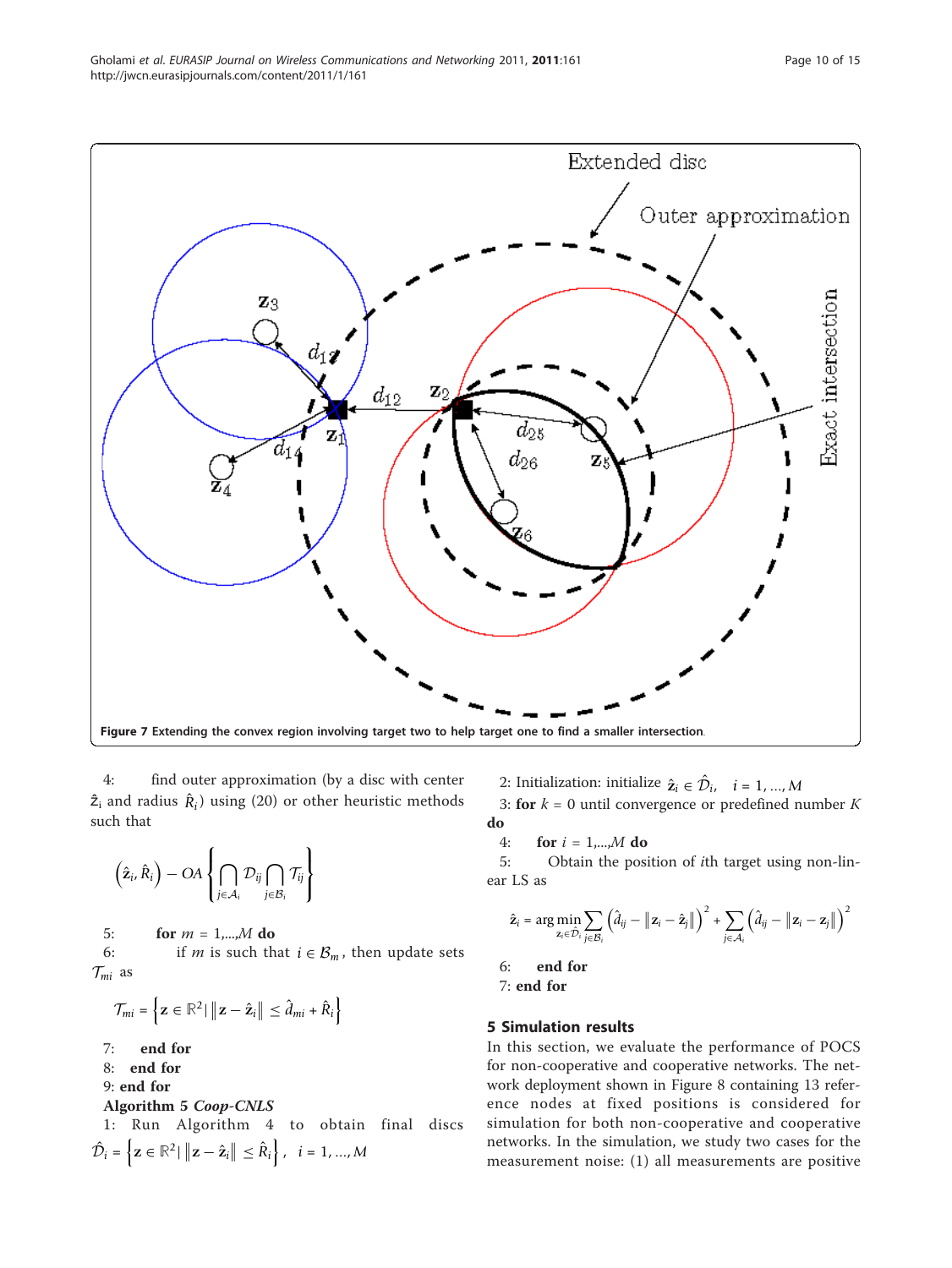<span id="page-10-0"></span>

and (2) measurements noise can be both positive and negative. For positive measurement errors, we use an exponential distribution [[47\]](#page-14-0):

$$
f\left(\epsilon_{ij}\right) = \begin{cases} \frac{1}{r} e^{-\frac{1}{r}\epsilon_{ij}} & \epsilon_{ij} \geq 0\\ 0 & \epsilon_{ij} < 0. \end{cases}
$$

For the mixed positive and negative measurement errors, we use a zero-mean Gaussian distribution, i.e.,  $\varepsilon_{ii} \sim \mathcal{N}(0, \sigma^2)$ . In the simulation for both non-cooperative and cooperative networks, we set  $\gamma = \sigma = 1$  m. For every scenario (cooperative or non-cooperative), we study both types of measurement noise, i.e., positive measurement noise and mixed positive and negative measurement errors. To compare different methods, we consider the cumulative distribution function (CDF) of the position error  $e_i = \|\hat{\mathbf{x}}_i - \mathbf{x}_i\|$ . For the non-cooperative network, one target is randomly placed inside the network shown in Figure 8 in which we assume it can communicate with all reference nodes. For the cooperative network, 100 targets are randomly placed inside the area, i.e., in Figure 8, and we assume a pair of nodes, i. e., a pair of (target, reference) or a pair of (target, target), can connect and estimate the distance between each other if that distance is less than 20 m. To evaluate the NLOS condition, we add a uniform random variable *b* ∼ *U*(0, *U*) to a measured distance in 20% of cases. For non-cooperative and cooperative networks, we set  $U =$ 100 m and  $U = 20$  m, respectively.

For implementation of POCS for a target in both cooperative and non-cooperative networks, we run the algorithm for  $10N_a$ , where  $N_a$  is the number of nodes connected to the target. In the simulation for inconsistent scenario, the relaxation parameters are first set to one, and after a given number  $k_0$  of iteration, decrease as [\[29\]](#page-13-0)

$$
\lambda_k = \left\lceil \frac{k - k_0 + 1}{N_a} \right\rceil^{-1},\tag{23}
$$

where  $[x]$  denotes the smallest integer greater than or equal to x. In the simulation, we set  $k_0 = 5N_a$ . To implement NLS for non-cooperative and constrained NLS for cooperative networks (Coop-NLS), we use the MATLAB routine lsqnonlin[[48](#page-14-0)] initialized randomly and fmincon[[48](#page-14-0)] initialized and constrained with outer approximation, respectively. For the cooperative network, every target broadcasts its estimates, i.e., a point or a disc, 20 times over the network.

For Gaussian measurement errors, the feasibility set might not be consistent. For the OA approach in this case, we take the average of (pseudo) reference nodes connected to a target as a coarse estimate. For hybrid approaches, we only study the combination of discs with halfplanes since it has not been studied previously and for other two methods introduced in Section 4.1.2, we refer the reader to [\[18,19,29](#page-13-0)].

#### 5.1 Non-cooperative positioning

In this section, we evaluate the performance of POCS, Hybrid Halfplane POCS, OA, NLS, and CLNS for both LOS and NLOS. Figure [9](#page-11-0) depicts the CDFs for different methods for both positive and positive-negative measurement errors in LOS conditions. As can be seen, NLS has almost the best performance among all algorithms. Since the objective function for NLS in this scenario is convex (see [\[11](#page-13-0)]), NLS converges to the global minimum and outperforms other methods. For positive measurement errors, it is seen that POCS outperforms NLS for small position errors, i.e.,  $e \leq 1$ m. Combining discs with halfplanes improves the performance of the POCS for large errors. OA shows good performance compared to other methods. To summarize for LOS conditions, we see that NLS outperforms other methods except for very small position error when measurement errors are positive. For the positive measurement errors, the performance of POCS, H-POCS, and OA are compared in Table [1.](#page-11-0)

To evaluate the robustness of different algorithms against NLOS conditions, we plot the CDFs of the various methods in Figure [10](#page-11-0). We see that POCS and OA are robust against NLOS conditions for both scenarios. It is also seen that NLS has poor performance and the performance of NLS can be improved by involving the constraint derived from OA. The hybrid POCS, i.e., projection onto halfplanes and discs, has poor performance compared to POCS. The reason for the poor performance is that in NLOS conditions, the distance measured from a target to reference node  $i$  might be larger than the distance measured from the target to the reference node  $j$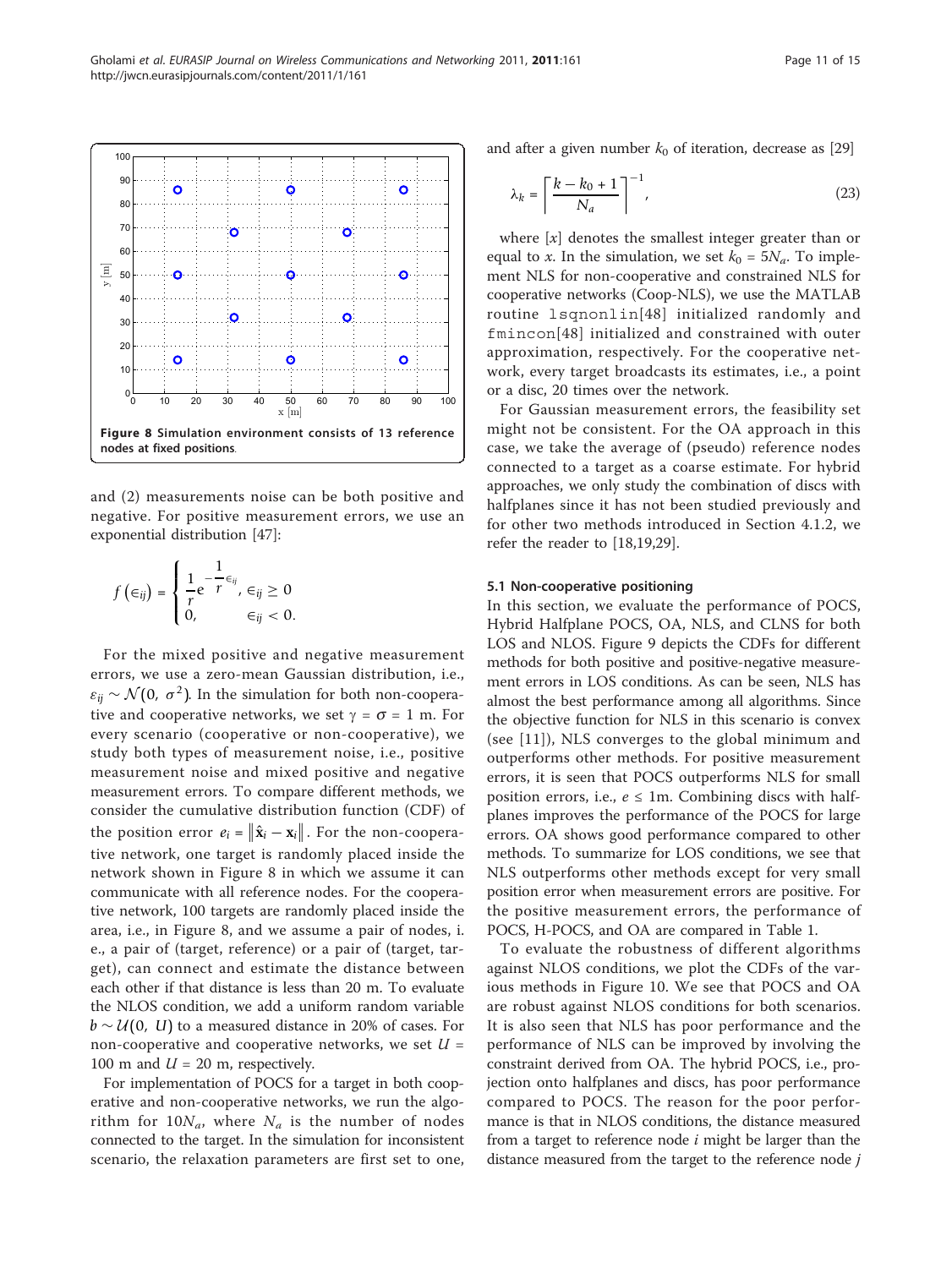<span id="page-11-0"></span>

even the target is closer to reference nodes i. Therefore, we might end up in the wrong halfplane which results in a large error. Here, we can compare different methods similar to LOS case and rank various algorithms and make some concluding remarks.

To assess the tightness of the upper bound on the position error for POCS, derived in Section 4.1.3, we will

Table 1 Comparison between POCS, H-POCS, and OA for LOS conditions for positive measurement errors

| Position error e [m]             | Algorithm ranking (best to worst) |
|----------------------------------|-----------------------------------|
| Small error $e \leq 3.5$         | POCS, H-POCS, OA                  |
| Medium error $3.5 \le e \le 7.5$ | H-POCS, POCS, OA                  |
| Large error $7.5 \le e \le 16$   | H-POCS, OA, POCS                  |
| Very large error $e > 16$        | OA, H-POCS, POCS                  |



investigate the difference between the upper bound,  $\hat{R}_i$  and the true error  $e_i = ||\hat{z}_i - \mathbf{z}_i||$ . In Figure [11](#page-12-0), we have plotted the CDF of the relative difference, i.e.,  $\left(\hat{R}_i - e_i\right) / e_i$ , for positive measurement errors for LOS and NLOS conditions. As seen, the bound is not always tight. In fact, in more than 10% of the simulated scenarios, the upper bound is more then 25 times as large as the true error.

### 5.2 Cooperative positioning

In this section, we evaluate the performance of Coop-POCS, Coop-OA, Coop-NLS, and Coop-CNLS for the cooperative network for both LOS and NLOS conditions. Figure [12](#page-12-0) shows the CDFs of different algorithms for LOS conditions. As can be seen, Coop-OA and Coop-CNLS show good performance. Coop-POCS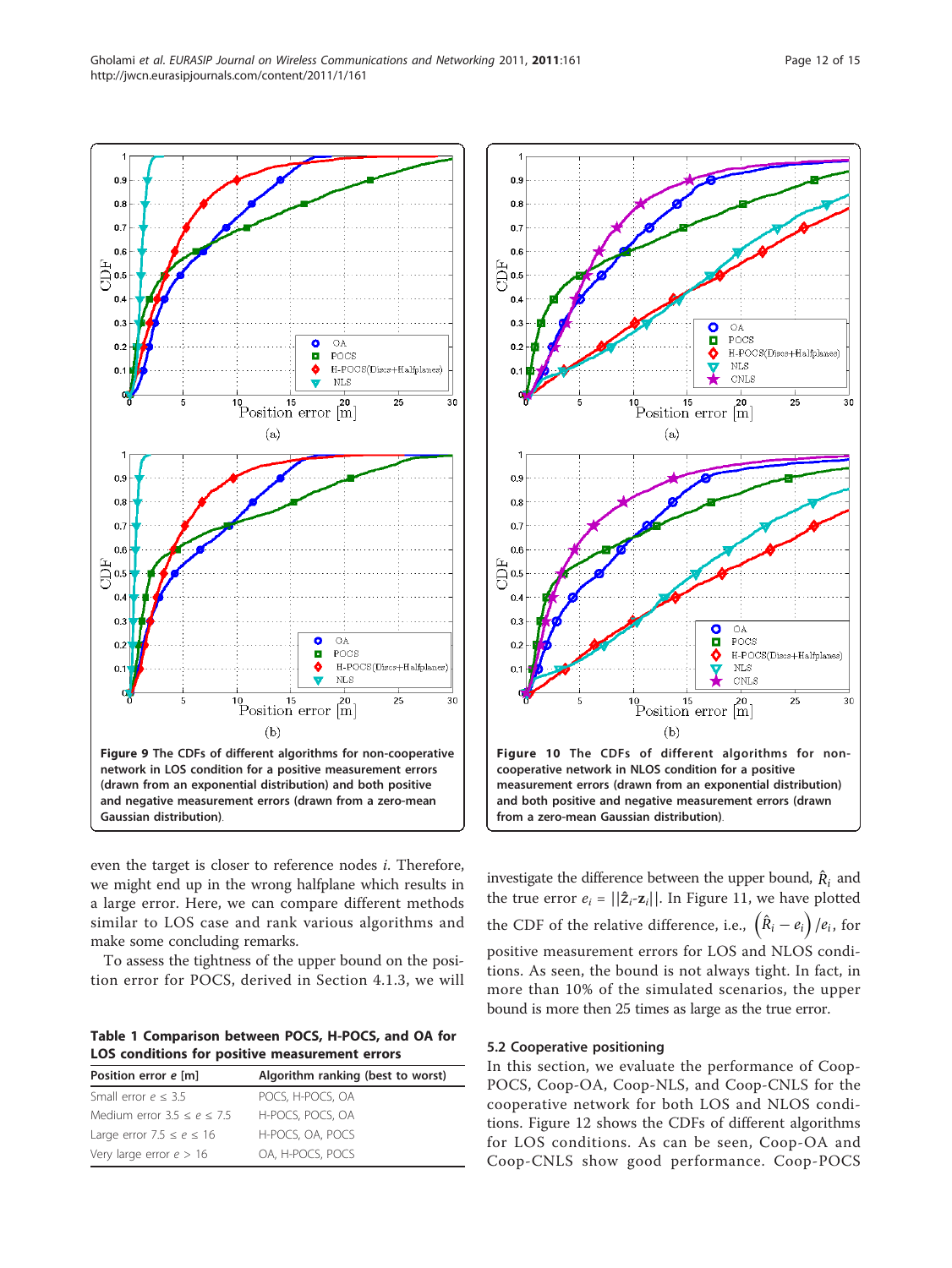<span id="page-12-0"></span>

exhibits an acceptable performance, and Coop-NLS has poor performance compared to the other methods. We also see that cooperation between targets can significantly improve the position estimates. In Table 2, we make a comparison between different methods for LOS conditions based on position error e.

To evaluate the performance of different methods in NLOS conditions, we plot the CDFs of various methods in Figure 13. As this figure shows, Coop-OA outperforms

Table 2 Comparison between Non-Coop-POCS, Coop-POCS, Coop-OA, Coop-NLS, and Coop-CNLS for LOS conditions

| Position error e [m]     | Algorithm ranking (best to worst) |
|--------------------------|-----------------------------------|
| Small $e < 10$           | Coop-CLNS, Coop-OA, Coop-POCS     |
|                          | Coop-NLS, Non-Coop-POCS           |
| Medium $10 \le e \le 17$ | Coop-CLNS, Coop-OA, Coop-POCS     |
|                          | Non-Coop-POCS, Coop-NLS           |
| Large $e > 17$           | Coop-OA, Coop-CLNS, Coop-POCS     |
|                          | Non-Coop-POCS, Coop-NLS           |



network (LOS) for a positive measurement errors (drawn from an exponential distribution) and both positive and negative measurement errors (drawn from a zero-mean Gaussian distribution).



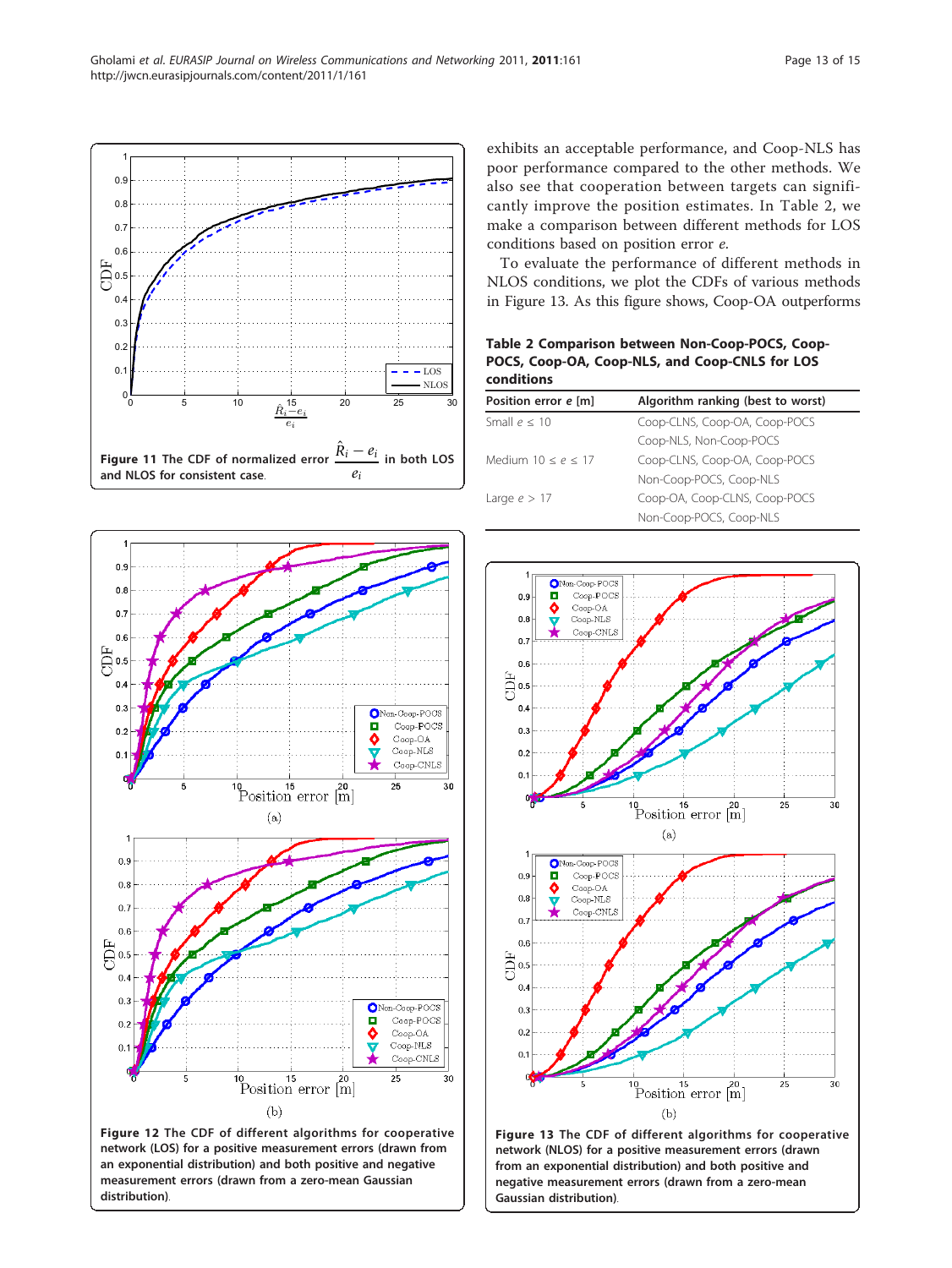<span id="page-13-0"></span>other methods. Involving constraints of outer approximation to Coop-NLS improves the performance of this nonlinear estimator.

# 6 Conclusion

In this semi-tutorial paper, the problem of positioning was formulated as a convex feasibility problem. For noncooperative networks, the method of projection onto convex sets (POCS) as well as outer approximation (OA) was employed to solve the problem. The main properties of POCS were studied and an upper bound on the position error, for the case when the distance estimation errors are positive, was found by solving a non-convex optimization problem. Motivated by non-cooperative networks, we derived two new distributed algorithms based on POCS and OA for cooperative networks. POCS and OA as pre-processing methods can provide reliable coarse estimates for model-based positioning algorithms such as maximum likelihood or non-linear least squares (NLS) estimator. We also proposed to combine constraints derived in OA with NLS yielding a new constrained NLS. Simulation results show that the proposed methods are robust against non-line-of-sight conditions for both noncooperative and cooperative networks.

#### Acknowledgements

Authors would like to sincerely thank Yair Censor, University of Haifa, for the valuable discussions and comments on the cooperative-POCS algorithm. This work was supported by the Swedish Research Council (contract no. 2007-6363).

#### Competing interests

The authors declare that they have no competing interests.

#### Received: 27 December 2010 Accepted: 10 November 2011 Published: 10 November 2011

#### References

- 1. N Bulusu, J Heidemann, D Estrin, GPS-less low-cost outdoor localization for very small devices. IEEE Pers Commun. 7(5), 28–34 (2000). doi:10.1109/ 98.878533
- 2. N Patwari, J Ash, S Kyperountas, AO Hero, NC Correal, Locating the nodes: cooperative localization in wireless sensor network. IEEE Signal Process Mag. 22(4), 54–69 (2005)
- 3. M Rydström, "Algorithms and Models for Positioning and Scheduling in Wireless Sensor Networks" Ph.D. dissertation, (Chalmers University of Technology, 2008)
- 4. AH Sayed, A Tarighat, N Khajehnouri, Network-based wireless location: challenges faced in developing techniques for accurate wireless location information. IEEE Signal Process Mag. 22(4), 24–40 (2005)
- 5. S Gezici, A survey on wireless position estimation. Wirel. Pers Commun. 44(3), 263–282 (2008). doi:10.1007/s11277-007-9375-z
- 6. S Gezici, Z Tian, GB Giannakis, H Kobayashi, AF Molisch, HV Poor, Z Sahinoglu, Sahinoglu, Localization via ultra-wideband radios: a look at positioning aspects for future sensor networks. IEEE Signal Process Mag. 22(4), 70–84 (2005)
- 7. G Mao, B Fidan, Localization Algorithms and Strategies for Wireless Sensor Networks, (Information Science Reference, Hershey, New York, 2009)
- 8. X Sheng, Y Hu, Maximum likelihood multiple-source localization using acoustic energy measurements with wireless sensor networks. IEEE Trans Signal Process. 53(1), 44–53 (2005)
- 9. H Wymeersch, J Lien, MZ Win, Cooperative localization in wireless networks. Proc. IEEE. 97(2), 427–450 (2009)
- 10. JA Costa, N Patwari, AO Hero, Distributed weighted-multidimensional scaling for node localization in sensor networks. ACM Trans Sens Netw. 2(1), 39–64 (2006). doi:10.1145/1138127.1138129
- 11. G Destino, G Abreu, Reformulating the least-square source localization problem with contracted distances, in Proceeding of the Asilomar, 307–311 (2009)
- 12. J Nie, Sum of squares method for sensor network localization. Comput Optim Appl. 43, 151–179 (2009). doi:10.1007/s10589-007-9131-z
- 13. M Sun, KC Ho, Successive and asymptotically efficient localization of sensor nodes in closed-form. IEEE Trans Signal Process. 57(11), 4522–4537 (2009)
- 14. X Wang, Z Wang, B O'Dea, A TOA-based location algorithm reducing the errors due to non-line-of-sight (NLOS) propagation. IEEE Trans Veh Technol. 52(1), 112–116 (2003). doi:10.1109/TVT.2002.807158
- 15. C Meesookho, U Mitra, S Narayanan, On energy-based acoustic source localization for sensor networks. IEEE Trans. Signal Process. 56(1), 365–377 (2008)
- 16. P Biswas, TC Lian, TC Wang, Y Ye, Semidefinite programming based algorithms for sensor network localization. ACM Trans Sens Netw. 2(2), 188–220 (2006). doi:10.1145/1149283.1149286
- 17. S Srirangarajan, A Tewfik, Z-Q Luo, Distributed sensor network localization using SOCP relaxation. IEEE Trans Wirel Commun. 7(12), 4886–4895 (2008)
- 18. MR Gholami, EG Ström, M Rydström, Indoor sensor node positioning using UWB range measurements, in Proceeding of the 17th European Signal Processing Conference (Eusipco), 1943–1947 (2009)
- 19. MR Gholami, EG Ström, F Sottile, D Dardari, S Gezici, M Rydström, MA Spirito, A Conti, Static positioning using UWB range measurements, in Proceeding of the Future Network and Mobile Summit (Jun. 2010)
- 20. S Boyd, L Vandenberghe, Convex Optimization, (Cambridge University Press, Cambridge, 2004)
- 21. PJ Rousseeuw, AM Leroy, Robust Regression and Outlier Detection, (Wiley, New York, 1987)
- 22. G Destino, D Macagnano, G Abreu, Hypothesis testing and iterative WLS minimization for WSN localization under LOS/NLOS conditions, in Proceeding of the IEEE 41st Asilomar Conference on Signals, Systems and Computers, 2150–2155 (Nov. 2007)
- 23. Y Zhang, N Meratnia, P Havinga, Outlier detection techniques for wireless sensor networks: a survey. IEEE Commun Surv Tutor. 12(2), 159-170 (2010)
- 24. AO Hero, D Blatt, Sensor network source localization via projection onto convex sets (POCS), in Proceeding of the IEEE International Conference on Acoustics, Speech and Signal Processing, vol. 3. Philadelphia, 689–692 (Nov. 2007)
- 25. LG Gubin, B Polyak, E Raik, The method of projection for finding the common point of convex sets. USSR Comput. Math Math Phys. 7, 1–24 (1967)
- 26. Y Censor, A Segal, Iterative projection methods in biomedical inverse problems, in Proceeding of the interdisciplinary workshop on Mathematical Methods in Biomedical Imaging and Intensity-Modulated Radiation Therapy (IMRT), Pisa, 65–96 (Oct. 2008)
- 27. DC Youla, H Webb, [Image restoration by the method of convex projections:](http://www.ncbi.nlm.nih.gov/pubmed/18238261?dopt=Abstract) [Part 1-theory.](http://www.ncbi.nlm.nih.gov/pubmed/18238261?dopt=Abstract) IEEE Trans Med Imaging 1(2), 81–94 (1982)
- 28. GT Herman, LB Meyer, [Algebraic reconstruction techniques can be made](http://www.ncbi.nlm.nih.gov/pubmed/18218454?dopt=Abstract) [computationally efficient \[positron emission tomography application\].](http://www.ncbi.nlm.nih.gov/pubmed/18218454?dopt=Abstract) IEEE Trans Med Imaging. 12(3), 600–609 (1993). doi:10.1109/42.241889
- 29. M Rydström, EG Ström, A Svensson, Robust sensor network positioning based on projection onto circular and hyperbolic convex sets, in Proceeding of the IEEE International Workshop on Signal Processing Advances in Wireless Communications (SPAWC), 1–5 (Jul. 2006)
- 30. MR Gholami, M Rydström, EG Ström, Positioning of node using plane projection onto convex sets, in Proceeding of the IEEE Wireless Communication and Networking Conference (WCNC) (Apr. 2010)
- 31. SM Kay, Fundamentals of Statistical Signal Processing: Estimation Theory (Prentice-Hall, Upper Saddle River, 1993)
- 32. A Beck, P Stoica, J Li, Exact and approximate solutions of source localization problems. IEEE Trans Signal Process. 56(5), 1770–1778 (2008)
- 33. Y Censor, SA Zenios, Parallel Optimization: Theory, Algorithms, and Applications (Oxford University Press, New York, 1997)
- 34. S Boyd, J Dattorro, "Alternating projections". [http://www.stanford.edu/class/](http://www.stanford.edu/class/ee392o/alt_proj.pdf) [ee392o/alt\\_proj.pdf](http://www.stanford.edu/class/ee392o/alt_proj.pdf) (2003)